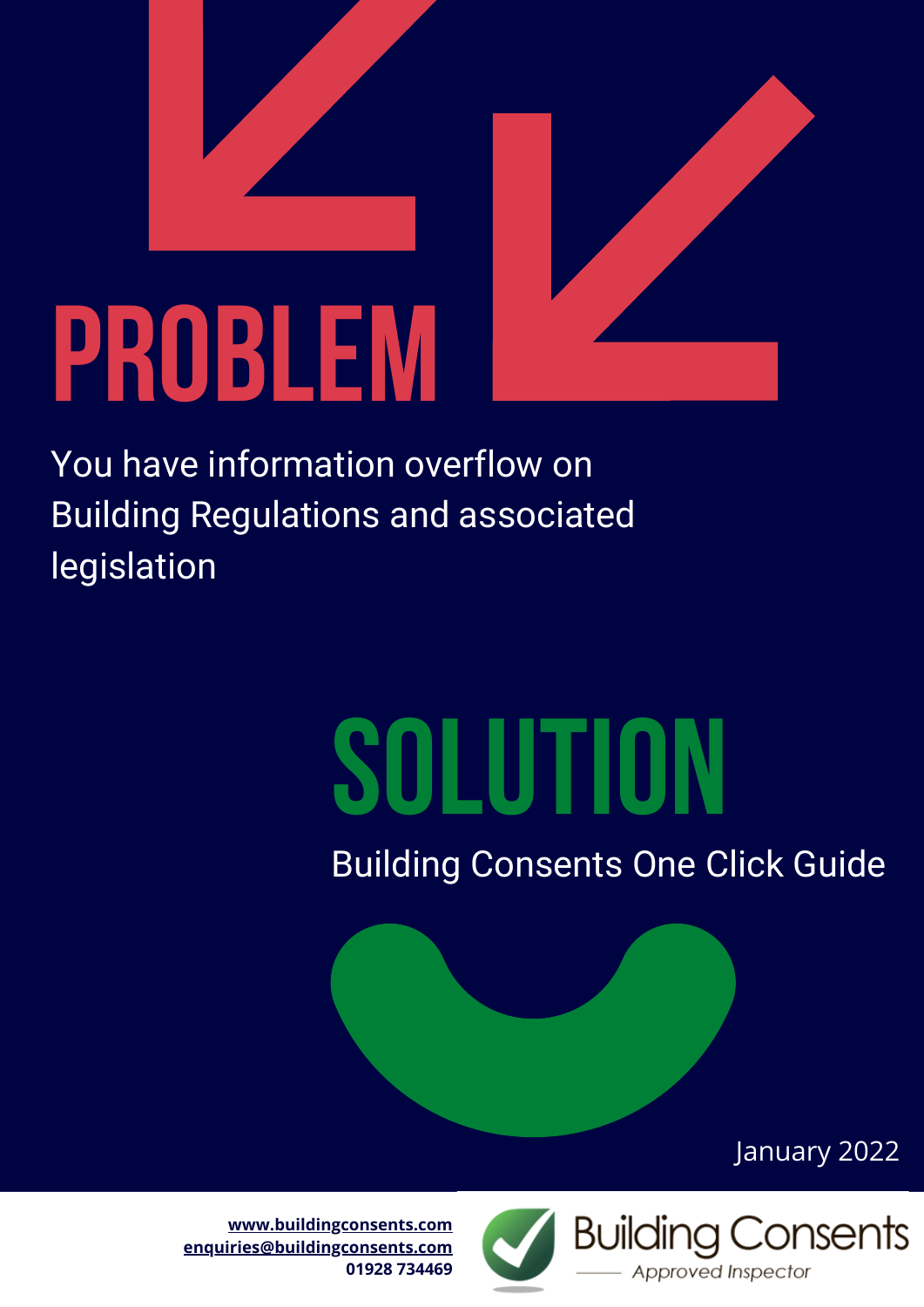## **About this guide**

This interactive e-guide is intended to provide development teams with a convenient "one click" access to all of the current compliance guidance that you are likely to need in order to discharge your compliance responsibilities.

It doesn't replace referencing the original material and inevitably some links will expire or become out of date and new legislation is always being written and introduced.

So, to keep up to date, please ensure you're on our mailing list or a regular client and if you need any help then please contact us.

We hope you find the guide useful.

Managing Director

#### **About Building Consents**

Building Consents is an Approved Inspector licensed to provide Building Regulations approval anywhere within England and Wales.

We provide building consents – not building controls!

There are currently more than 400 Building Control providers operating in England and Wales but there is only 1 Building Consents. Why not try a different approach for your next development?

We believe in making the compliance process as simple as possible for our development partners. We are totally committed to helping them deliver projects that are compliant, entirely fit for purpose and best value for money!

Please contact us if you feel that we may be able to assist you in any way. We are always happy to help.

**[www.buildingconsents.com](http://www.buildingconsents.com/) [enquiries@buildingconsents.com](mailto:enquiries@buildingconsents.com) 01928 734469**



Building Consents

Approved Inspector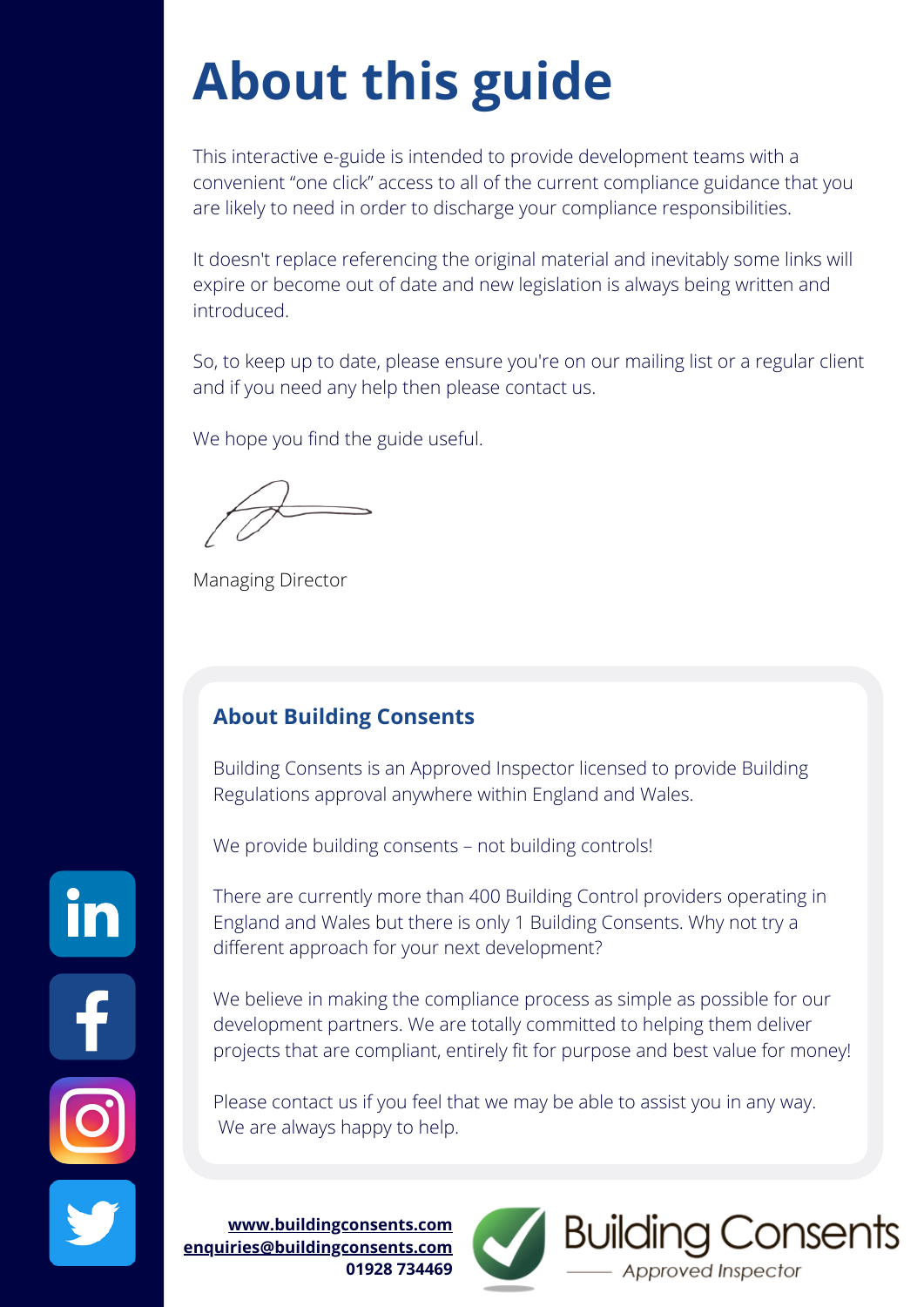

#### **Building Regulations and Approved Documents (England)**

- **Manual to the Building [Regulations](https://assets.publishing.service.gov.uk/government/uploads/system/uploads/attachment_data/file/901517/Manual_to_building_regs_-_July_2020.pdf)**
- **The merged version of the Approved [Documents](https://assets.publishing.service.gov.uk/government/uploads/system/uploads/attachment_data/file/1010058/Single_stitched_together_pdf_of_all_ADs__Jul21_.pdf)**
- **Current and archived versions of Approved [Document](https://www.gov.uk/government/collections/approved-documents#building-regulations-and-approved-documents-index)**



#### **Building Regulations and Approved Documents (Wales)**

- **Guidance to Building [Regulations](https://gov.wales/guide-building-regulations)**
- **Building [regulations:](https://gov.wales/building-regulations-approved-documents) approved documents**
- **Archived building [regulations](https://gov.wales/archived-building-regulations-approved-documents) approved documents**
- **Guide to [determinations](https://gov.wales/sites/default/files/publications/2019-07/guide-to-determinations-and-appeals-under-the-building-act-1984.pdf) and appeals under the Building Act 1984**
- **Other Building [Regulations](https://gov.wales/building-regulations) Guidance**



#### **Building Regulations and Technical Booklets (Northern Ireland)**

- **Current Building [Regulations](http://www.buildingcontrol-ni.com/assets/pdf/building-regulations-ni-2012.pdf)**
- **Current [Technical](http://www.buildingcontrol-ni.com/regulations/technical-booklets) Booklets (2012)**
- **Earlier versions of the [Technical](http://www.buildingcontrol-ni.com/regulations/historical-booklets) Booklets**
- **[Contraventions](http://www.buildingcontrol-ni.com/regulations/contraventions-and-appeals) and Appeals**
- **Additional [information](http://www.buildingcontrol-ni.com/)**



#### **Building Regulations and Technical Handbooks (Scotland)**

- **The Building (Scotland) [Regulations](https://www.legislation.gov.uk/ssi/2004/406/contents/made) 2004**
- **Current Building Standards Technical [Handbooks](https://www.gov.scot/policies/building-standards/monitoring-improving-building-regulations/)**
- **Building [Standards:](https://www.gov.scot/publications/building-standards-list-of-guidance/pages/key-supporting-technical-guidance/) list of guidance**
- **Other useful [guidance](https://www.gov.scot/policies/building-standards/monitoring-improving-building-regulations/)**

**[www.buildingconsents.com](http://www.buildingconsents.com/) [enquiries@buildingconsents.com](mailto:enquiries@buildingconsents.com) 01928 734469**



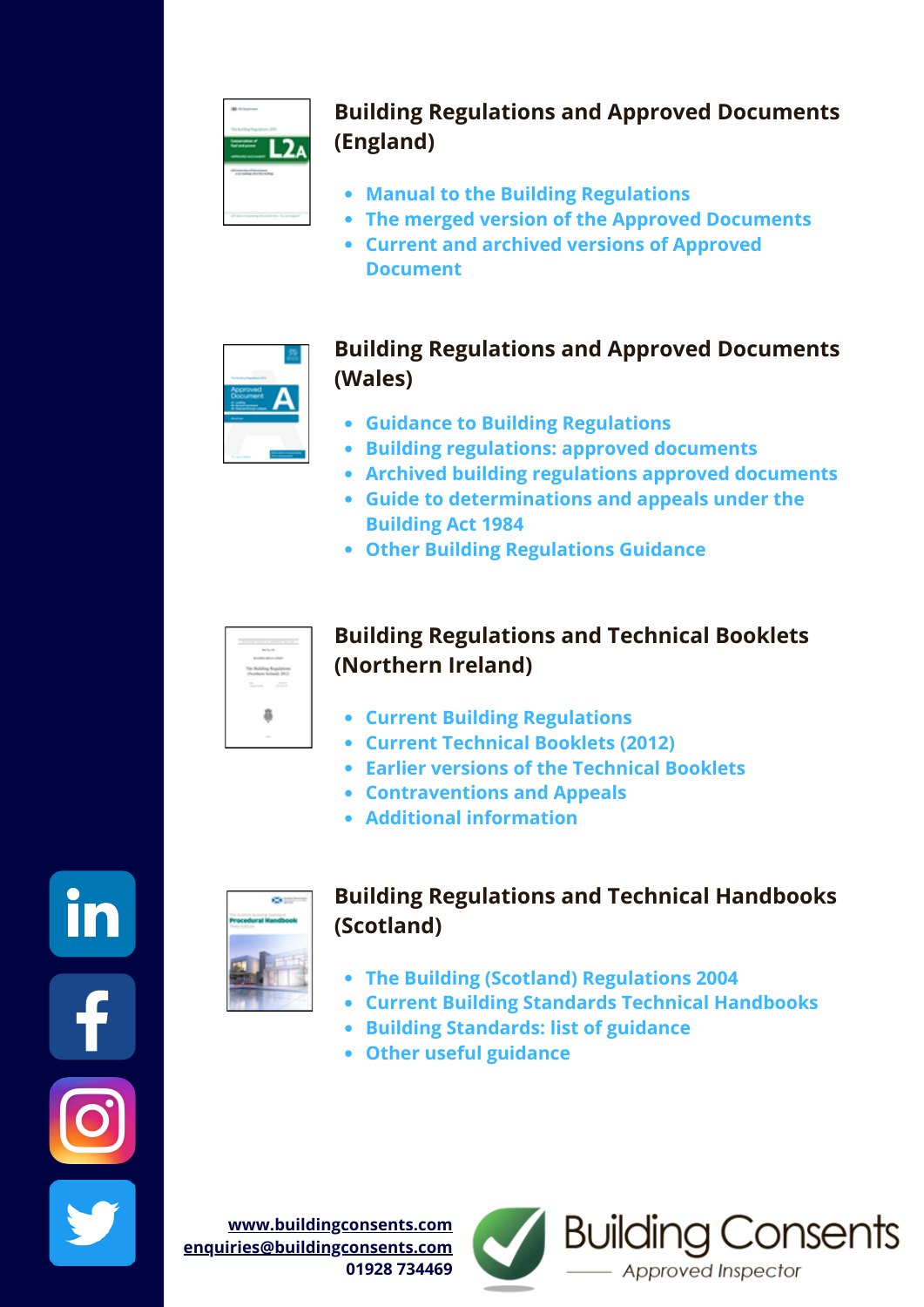

#### **Basic Fire Safety risk guides and obligations**

- **[The Regulatory Reform \(Fire Safety\) Order 2005](https://www.legislation.gov.uk/uksi/2005/1541/contents/made)**
- **[Making your premises safe from fire](https://assets.publishing.service.gov.uk/government/uploads/system/uploads/attachment_data/file/14879/making-your-premises-safe-short-guide.pdf)**
- **[Fire Safety Risk Assessment: 5-step checklist](https://assets.publishing.service.gov.uk/government/uploads/system/uploads/attachment_data/file/14899/fsra-5-step-checklist.pdf)**



#### **Fire safety and risk assessment guides for premises containing sleeping accommodation**

- **[Fire safety in purpose-built blocks of flats](https://assets.publishing.service.gov.uk/government/uploads/system/uploads/attachment_data/file/1020410/Fire_Safety_in_Purpose_Built_Blocks_of_Flats_Guide.pdf)**
- **[Lacors \(Housing Fire Safety\)](https://www.cieh.org/media/1244/guidance-on-fire-safety-provisions-for-certain-types-of-existing-housing.pdf)**
- **[The Hospitality Industry](https://assets.publishing.service.gov.uk/government/uploads/system/uploads/attachment_data/file/11085/payingguests.pdf)**
- **[Residential care premises](https://assets.publishing.service.gov.uk/government/uploads/system/uploads/attachment_data/file/14885/fsra-residential-care.pdf)**
- **[Healthcare premises](https://assets.publishing.service.gov.uk/government/uploads/system/uploads/attachment_data/file/14892/fsra-healthcare.pdf)**
- **[Sleeping Accommodation](https://assets.publishing.service.gov.uk/government/uploads/system/uploads/attachment_data/file/422192/9281_Sleeping_Accomodation_v2.pdf)**
- **[Means of escape for disabled people](https://www.gov.uk/government/publications/fire-safety-risk-assessment-means-of-escape-for-disabled-people)**



#### **Fire safety and risk assessment guides for workplaces and other buildings:**

- **[Factories and warehouses](https://assets.publishing.service.gov.uk/government/uploads/system/uploads/attachment_data/file/14882/fsra-factories-warehouses.pdf)**
- **[Offices and shops](https://assets.publishing.service.gov.uk/government/uploads/system/uploads/attachment_data/file/422175/9449_Offices_and_Shops_v2.pdf)**
- **[Small and medium places of assembly](https://assets.publishing.service.gov.uk/government/uploads/system/uploads/attachment_data/file/973794/9294_Small_Mediumt_v2.pdf)**
- **[Large places of assembly](https://assets.publishing.service.gov.uk/government/uploads/system/uploads/attachment_data/file/14889/fsra-large-assembly.pdf)**
- **[Theatres, cinemas and similar premises](https://assets.publishing.service.gov.uk/government/uploads/system/uploads/attachment_data/file/14890/fsra-theatre-cinema.pdf)**
- **[Educational premises](https://assets.publishing.service.gov.uk/government/uploads/system/uploads/attachment_data/file/14887/fsra-educational-premises.pdf)**
- **[Open Air events and venues](https://assets.publishing.service.gov.uk/government/uploads/system/uploads/attachment_data/file/14891/fsra-open-air.pdf)**
- **[Transport premises and facilities](https://assets.publishing.service.gov.uk/government/uploads/system/uploads/attachment_data/file/14894/fsra-transport.pdf)**
- **[Animal premises and stables](https://assets.publishing.service.gov.uk/government/uploads/system/uploads/attachment_data/file/14895/fsra-animals.pdf)**



#### **Hospital Technical Memoranda**

- **[Managing healthcare fire safety](https://www.england.nhs.uk/wp-content/uploads/2021/05/HTM_05-01.pdf)**
- **[Fire safety in the design of healthcare premises](https://www.england.nhs.uk/wp-content/uploads/2021/05/HTM_05-02_2015.pdf)**
- **[Fire safety operational provisions](https://www.england.nhs.uk/wp-content/uploads/2021/05/HTM_05-03_Part_A_Final.pdf)**
- **[Other HTM documents](https://www.england.nhs.uk/estates/health-technical-memoranda/)**



#### **Building Bulletins**

- **[Building Bulleting 100: Design for fire safety in](https://assets.publishing.service.gov.uk/government/uploads/system/uploads/attachment_data/file/276389/buildingbulletin100_onlineversion.pdf) schools**
- **[Building Bulletin 93: Acoustic design of schools:](https://assets.publishing.service.gov.uk/government/uploads/system/uploads/attachment_data/file/400784/BB93_February_2015.pdf)**

**Building Consents** 

Approved Inspector

**[Other Building Bulletin fire safety notes and](https://www.gov.uk/government/publications/building-bulletin-100-design-for-fire-safety-in-schools) guidance**

**[www.buildingconsents.com](http://www.buildingconsents.com/) [enquiries@buildingconsents.com](mailto:enquiries@buildingconsents.com) 01928 734469**